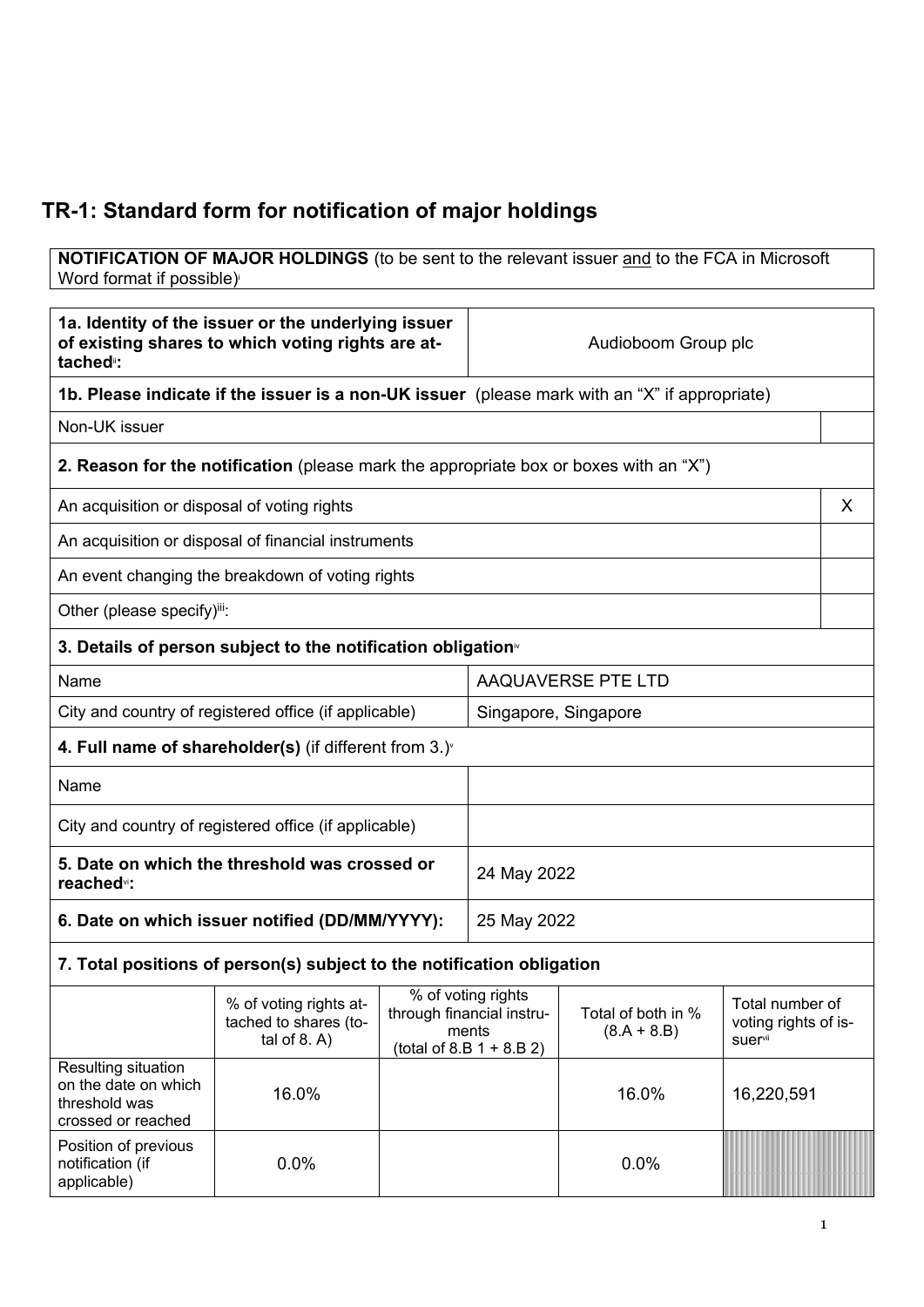## **8. Notified details of the resulting situation on the date on which the threshold was crossed or reached**viii

## **A: Voting rights attached to shares**

| Class/type of<br>shares | Number of voting rightsix                                     |                                                                       | % of voting rights                                            |                                                                       |  |
|-------------------------|---------------------------------------------------------------|-----------------------------------------------------------------------|---------------------------------------------------------------|-----------------------------------------------------------------------|--|
| ISIN code (if possible) | <b>Direct</b><br>(Art 9 of Directive<br>2004/109/EC) (DTR5.1) | <b>Indirect</b><br>(Art 10 of Directive<br>2004/109/EC)<br>(DTR5.2.1) | <b>Direct</b><br>(Art 9 of Directive<br>2004/109/EC) (DTR5.1) | <b>Indirect</b><br>(Art 10 of Directive<br>2004/109/EC)<br>(DTR5.2.1) |  |
|                         | 2,600,000                                                     |                                                                       | 16.0%                                                         |                                                                       |  |
|                         |                                                               |                                                                       |                                                               |                                                                       |  |
|                         |                                                               |                                                                       |                                                               |                                                                       |  |
| <b>SUBTOTAL 8. A</b>    | 2,600,000                                                     |                                                                       | 16.0%                                                         |                                                                       |  |

| B 1: Financial Instruments according to Art. 13(1)(a) of Directive 2004/109/EC (DTR5.3.1.1 (a)) |                                        |                                         |                                                                                                        |                    |
|-------------------------------------------------------------------------------------------------|----------------------------------------|-----------------------------------------|--------------------------------------------------------------------------------------------------------|--------------------|
| Type of financial in-<br>strument                                                               | <b>Expiration</b><br>date <sup>x</sup> | Exercise/<br><b>Conversion Periodxi</b> | <b>Number of voting rights</b><br>that may be acquired if<br>the instrument is<br>exercised/converted. | % of voting rights |
|                                                                                                 |                                        |                                         |                                                                                                        |                    |
|                                                                                                 |                                        |                                         |                                                                                                        |                    |
|                                                                                                 |                                        |                                         |                                                                                                        |                    |
|                                                                                                 |                                        | <b>SUBTOTAL 8. B 1</b>                  |                                                                                                        |                    |

| 2004/109/EC (DTR5.3.1.1 (b))           |                                        | B 2: Financial Instruments with similar economic effect according to Art. 13(1)(b) of Directive |                                                     |                            |                    |
|----------------------------------------|----------------------------------------|-------------------------------------------------------------------------------------------------|-----------------------------------------------------|----------------------------|--------------------|
| <b>Type of financial</b><br>instrument | <b>Expiration</b><br>date <sup>x</sup> | Exercise/<br><b>Conversion Pe-</b><br>riod xi                                                   | <b>Physical or</b><br>cash<br><b>settlement</b> xii | Number of<br>voting rights | % of voting rights |
|                                        |                                        |                                                                                                 |                                                     |                            |                    |
|                                        |                                        |                                                                                                 |                                                     |                            |                    |
|                                        |                                        |                                                                                                 |                                                     |                            |                    |
|                                        |                                        |                                                                                                 | <b>SUBTOTAL</b><br>8.B.2                            |                            |                    |